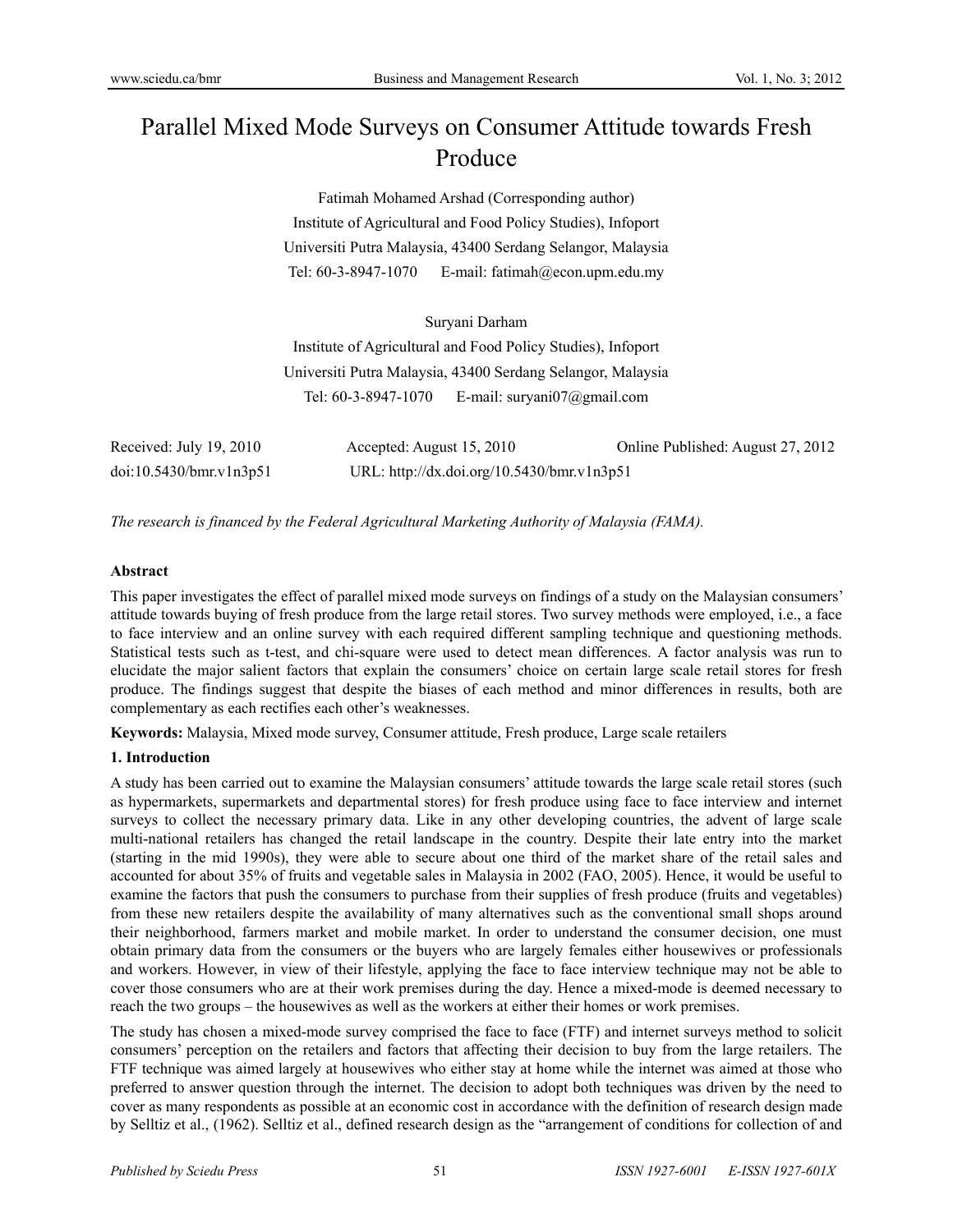analysis of data in a combine relevance to the research purpose with economy in procedure". Despite the possible biases of each of the techniques (Nesbary, 2000, Moss and Hendry, 2002), a combination of survey methods is acceptable (Payne, 1964). A combination of survey methods is perceived as complementary parts of a single investigation. In this study, the sampling procedure and the questionnaire design differed while the hypotheses and empirical analyses were similar. However, the medium used by the both method differed in that the FTF involved conversation between the interviewer and the respondent while the internet survey involved the respondent and the computer. Secondly, the times of the survey for the FTF interview were mostly during the day time while for the internet survey were 24/7. In view of these differences and other biases, this paper aims at analysing the effects of the two survey techniques, FTF interview and internet survey on the findings.

#### **2. Literature Review**

The comparison between the online survey and the conventional methods yield mixed results. The conventional face to face interview or "pencil and paper survey" has some well established advantages such as flexibility in questioning, low non-response items and higher degree of accuracy (Zikmund, 2003,). Its weaknesses include; falling participation rates, rising costs, labour intensive and limited coverage (Jarvis, 2002).

The evaluation on the online survey received mix viewpoints. A number of claimed advantages were put forward such as lower cost, faster turnaround, bigger coverage of samples, minimum researcher's time and resources, convenient time and location for subjects, anonymity for researchers and subjects, higher response levels, lower respondent error, inexpensive, and possibility of multi media usage on the internet page (Davis, 1999; Dillman 2000; Forrest, 1999; Moss and Hendry, 2002; and Solomon, 2001). In short, online method as a data collection is considered efficient (Weible and Wallace and Kaye and Johnson, 1999).

Critics pointed out that internet-research participants are self-selected group, hardly comprising a random sample (Petit, 1999). A number of studies have evaluated the differential effects of online and traditional surveys on issues such as responses, missing values and internal covariance (Davis, 1999; Smith, 2001; Stanton, 1998 and Walt et al., 2008). With the exception of Smith, the rest of the researchers found that despite differences in environments, the results were comparably equivalent. Other practical concerns include the effects of different browsers on the respondents, variation in computer expertise which may lead to errors and non-response, data security and privacy (Zanutto, 2001).

The implementation of mixed mode of surveys provides an alternative solution to the problems of traditional survey and online methods (de Leeuw, 2005, Dillman, et al., 2008). It can be done either concurrently or serially depending on the research objectives. It tends to increase response rate and coverage at affordable cost (Meckel et al., 2005), while at the same time it may increase the likelihood of measurement error because the survey question may appear somewhat differently under different mode (Christian and Dillman, 2004 and Lepkowski, 2008).

#### **3. Methodology and Research Design**

A survey on consumers was carried out to obtain data on their socio-economic background, attitude and preferences in buying fresh produce (fruits and vegetables) from the large scale retail stores (such as hypermarkets, supermarkets and departmental stores). Two methods were used; a face to face interview (FTF) and an online survey. The FTF interview was carried out in the months of July to November 2007. The study adopted convenience sampling method as a means of data collection procedure mainly from Peninsular Malaysia. A five-point Likert Scale was used to measure the magnitude of the consumers' attitude towards the store's marketing strategies for fresh fruits and vegetables. The consumers interviewed were from major towns in Malaysia, i.e., Kuala Lumpur, Petaling Jaya, Johor Baharu, Ipoh and Penang. The total number of responses was 452.

An online survey was carried out using the same set of questionnaire (with some modification according to the web's requirement) on www.utusan.com.my between  $4<sup>th</sup>$  until  $21<sup>st</sup>$  December 2007. This survey managed to obtain responses from Malay respondents from various locations in Malaysia. Another online survey is being carried out at www.thestar.com.my (from 18 February – 25 February 2008). The two web sites represent the most popular online newspapers in Malaysia. The total number of responses was 1,012. The study set to test the following two hypotheses:

Ho1: These is no significance difference in the socio-economic profiles of the two sets of respondents (FTF and internet survey).

Ho2: These is no significance difference in perceptions towards the marketing strategies of the large scale stores between the two types of respondents (FTF and internet survey).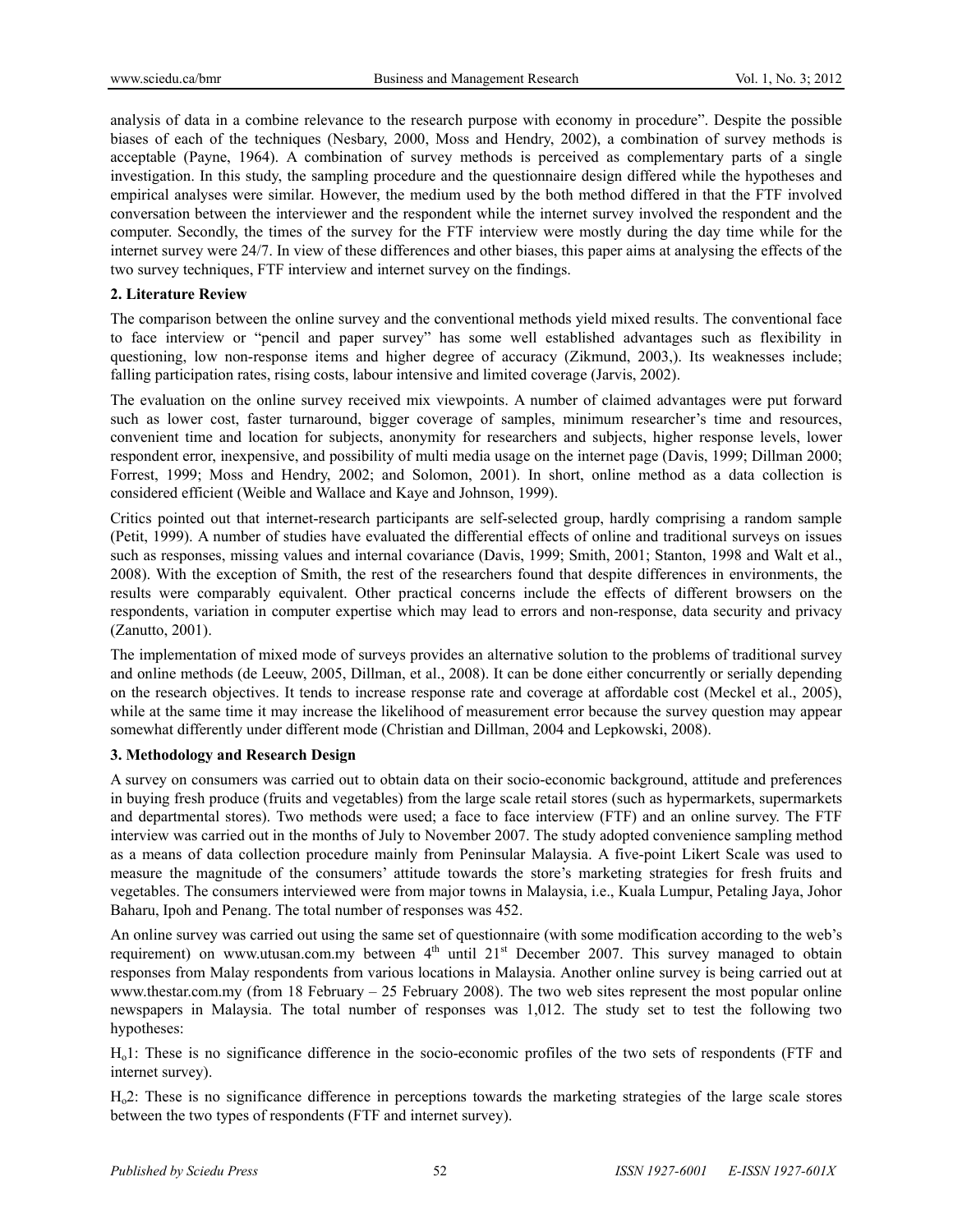To test the differences in means, the study utilises t, chi-squared and Z tests statistics depending on the types of scales and number of samples. Factor analysis was used to explore and reveal the hidden dimensions of a set of variables used in this study, thereby illustrating the relationships between the underlying factors and the observed variables. Only factors with Eigenvalue greater than one are consider for this methodology, which indicates that the extracted factors explain more variance than a single variable (Hair *et al.,* 1998).

#### **4. Discussion of Findings**

#### *4.1 Socio-economic Profile*

Table 1 provides the test results of mean differences of the socio-economic variables of the two groups while Table 2 provides their frequency distributions. The t-values and chi-square statistics indicate that with the exception of "gender", there were significant differences in the means of other variables (age, education, marital status, ethnic, occupation and income). These suggest that the two samples are statistically different in terms of profile. The average age of the online respondents was  $31.9$  years (with  $S.D.=7.7$ ) compared to the FTF (mean=35.9,  $S.D.=12.2$ ). FTF respondents were well distributed among the age groups while more than 90% of the online respondents were below 44 years old. More than two thirds (68.1%) of the online respondents were married compared 35.8% to the FTF's. Malay respondents were predominant in the online survey (92.9%) compared to FTF (65.7%). Almost half of the internet respondents owned businesses while about 40% of the FTF respondents worked with private companies. In terms of income, a total of 36% of the online respondents earned more than RM3,000 per month compared to 14% in the case of to FTF.

#### *4.2 Attitude towards Stores' Marketing Strategies*

Tables 3 – 5 present the respondents' perception towards the stores' marketing strategies on fresh fruits and vegetables as well other general services and facilities provided to customers. On pricing policies, the t-tests show significant difference in the means of both groups. The FTF group indicated higher mean scores on all statements on pricing strategies. However, in terms of product policy, there was a significant difference between the two groups with regards to statement such as "The store provides imported produce", "Good product presentation", "Minimum searching cost" and "Variety of products that meet my requirements". The mean scores by the online group were higher compared to FTF's particularly on the low searching cost (4.0) and variety of products under one roof (4.07). These findings are not surprising in view of the "younger" and IT-savvy characteristics of the online respondents which put higher emphasis on the importance of information and shopping time.

In terms of promotional strategies, the two groups showed differences in opinion towards promotional strategies of the stores. The mean scores for the two groups differed significantly for statements such as "Seasonal promotion", "The travel cost is low", "Public transportation is available", and ""Can visit other shops nearby" (Table 4). The two groups also showed significant mean differences in statements such as "Friendly service", "After sales service", "Can buy produce in bulk" and "Pleasant shopping environment" (Table 5).

#### *4.3 Factor Analysis*

The factor analysis on both samples generated eight major factors for the FTF group compared to six factors for the online respondents (Tables 6-9). The order of the first three factors generated for the two groups were similar, they were: "customer-centric product policy", "conducive shopping environment" and "customer loyalty programme". As for the FTF group, the other factors that drove them to by from the large scale retailers were, "high quality produce", "location advantage", "efficient customer services", "fair and reasonable pricing" and "purchasing advantage". However as for the internet respondents, two factors were omitted – "high quality produce" and "purchasing advantage". In the case of FTF, the eight factors accounted for 64.2% of the total variance explained while the six factors accounted for 67.9% for the online results. The reliability test of the online group was marginally higher than the FTF (Table 9). These findings suggest that there appear to be little differences between the two groups of respondents in terms of factors that lead them to buy FFVs from the large scale retailers.

#### **5. Conclusion**

The study utilises a parallel mixed mode surveys (face to face interview and an online survey) on a quest to examine the Malaysian consumers' attitude and preference in buying fresh produce (fruits and vegetables) from the large retail stores. While holding other procedures remain the same (hypotheses testing and empirical analyses), the above findings show that the two samples are different in terms of their socio-economic variables particularly age, education, ethnic, income and occupation. There is a marginal difference in terms of attitudinal attributes of the two groups towards the marketing strategies of the retail stores. The online group seems to value relatively more on the low searching cost of information about the produce and the availability of imported and a variety of produce sold in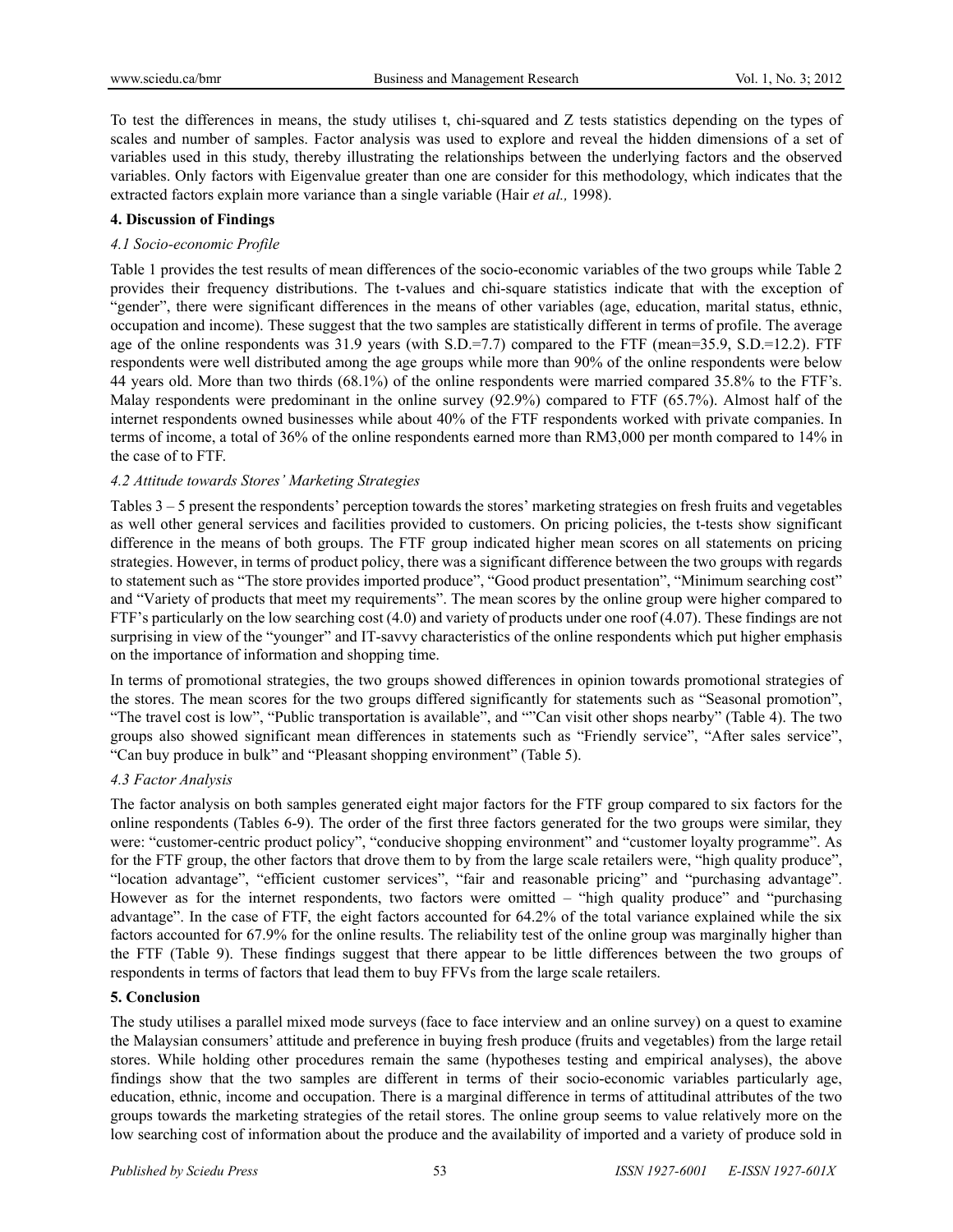the stores. The factor analysis indicates a minor difference in terms of major factors underpinning their attitude towards the large scale stores. This exercise confirms the claim that there exists a sample bias if one utilises online survey. However, the mixed mode of survey proves a useful strategy for the research as it brings a number of advantages mentioned in the literature such as inexpensive, wider coverage and efficiency. The online survey complements the face to face interview as it captures the "younger" market nationwide and bigger coverage of samples, which would have not been possible with the time and resource constraints faced by the researchers.

#### **References**

Borkan, B. (2010). The mode effect in mixed-mode surveys: Mail and web surveys, *Social Science Computer Review*, August, Vol. 28, No. 3, pp. 371-380.

Christian, L. M. and Dillman, D. A. (2004). The influence of symbolic and graphical language manipulations on answers to paper self-administered questionnaires, *Public Opinion Quarterly,* Vol. 68 No.1, pp. 57-80. http://dx.doi.org/10.1093/poq/nfh004

Davis, Robert, N. (1999). Web-based administration of a personality questionnaire: Comparison with traditional methods, *Behavior Research Methods, Instruments, and Computers,* Vol. 31, No. 4, pp. 572-77. http://dx.doi.org/10.3758/BF03200737

de Leeuw, E. D. (2005). "To mix or not to mix data collection modes in surveys", *The Journal of Official Statistics*, Vol. 21 No. 2, pp. 233-255.

*Dillman, D. A., et al.* (2008). Response rate and measurement differences in mixed mode surveys using mail, telephones, interactive voice and the internet [Online] Available: http://www.sesrc.wsu.edu/dillman/papers/ResponseRateandMeasurement.pdf [September 29, 2011]

*Dillman, D. A. (2000). Mail and internet surveys: The tailored design method.* 2<sup>nd</sup>. ed., New York: John Wiley & Sons.

FAOb. (2005). Spotlight: Farmers and supermarkets in Asia [Online] Available: www.fao.org/ag/magazine/0505sp1.htm (April 10, 2010)

Forest E. (1999). *Internet Marketing Research*. Sydney: McGraw-Hill.

Hair, J. F., Anderson, Rolph E. and Tatham, Ronald L. Black*.* (1998)*. Multivariate Data Analysis*, 5th Edition, New York: Prentice Hall.

Jarvis, S. (2002). CMOR finds survey refusal rates still rising, *Marketing News,* 4 February, American Marketing Association, Chicago, IL, p4.

Kaye, B.K. and Johnson T.J. (1999). Research methodology: Taming of the cyber-frontier, *Social Science Computer Review,* Vol. *17* No. 3, pp.323-337.

Lepkowski, J. et al. (2008). Advances in Telephone Survey Methodology, New York:Wiley-Interscience.

Meckel, M., Walters, D. and Baugh, P. (2005). Mixed mode surveys using mail and web questionnaires, *The Electronic Journal of Business Research Methodology,* Vol.3 No.1, pp.69-80 [Online] Available: http://www.ejbrm.com/vol3/v3-i1/v3-i1-art6-meckel.pdf. [September 28, 2011]

Moss, J. and Hendry, G. (2002). Use of electronic surveys in course evaluation, *British Journal of Educational Technology,* Vol. 33 No. 5, pp.583 – 592. http://dx.doi.org/10.1111/1467-8535.00293

Nesbary, Dale. (2000). The taxation of Internet commerce: A state of the art review. *Social Science Computer Review*, Vol. 18 No.1. http://dx.doi.org/10.1177/089443930001800102

Payne, Stanley, L. (1964). Combination of survey methods, *Journal of Marketing Research,* Vol. 1, No. 2, pp. 61-62. http://dx.doi.org/10.2307/3149923

Petit, F. A. (1999). "Exploring the use of the world wide web as a psychology data collections tool". *Computers in Human Behaviour,* Vol.16, pp. 67-71. http://dx.doi.org/10.1016/S0747-5632(98)00033-8

Selltiz, C. *et al.* (1962). Research Methods in Social Relations. New York: Holt, Rinehart and Winston.

Smith, T. W. (2001). Are representative Internet surveys possible? [Online] Available: http://www.statcan.ca/english/freepub/11-522-XIE/2001001/session18/s18d.pdf. [ September 26, 2008]

Solomon, D. J. (2001). Conducting web-based surveys. Practical assessment, *Research and Evaluation*, Vol. 7 No. 19. [Online] Available: http://PAREonline.net/getvn.asp?v=7&n=19 [September 26, 2011]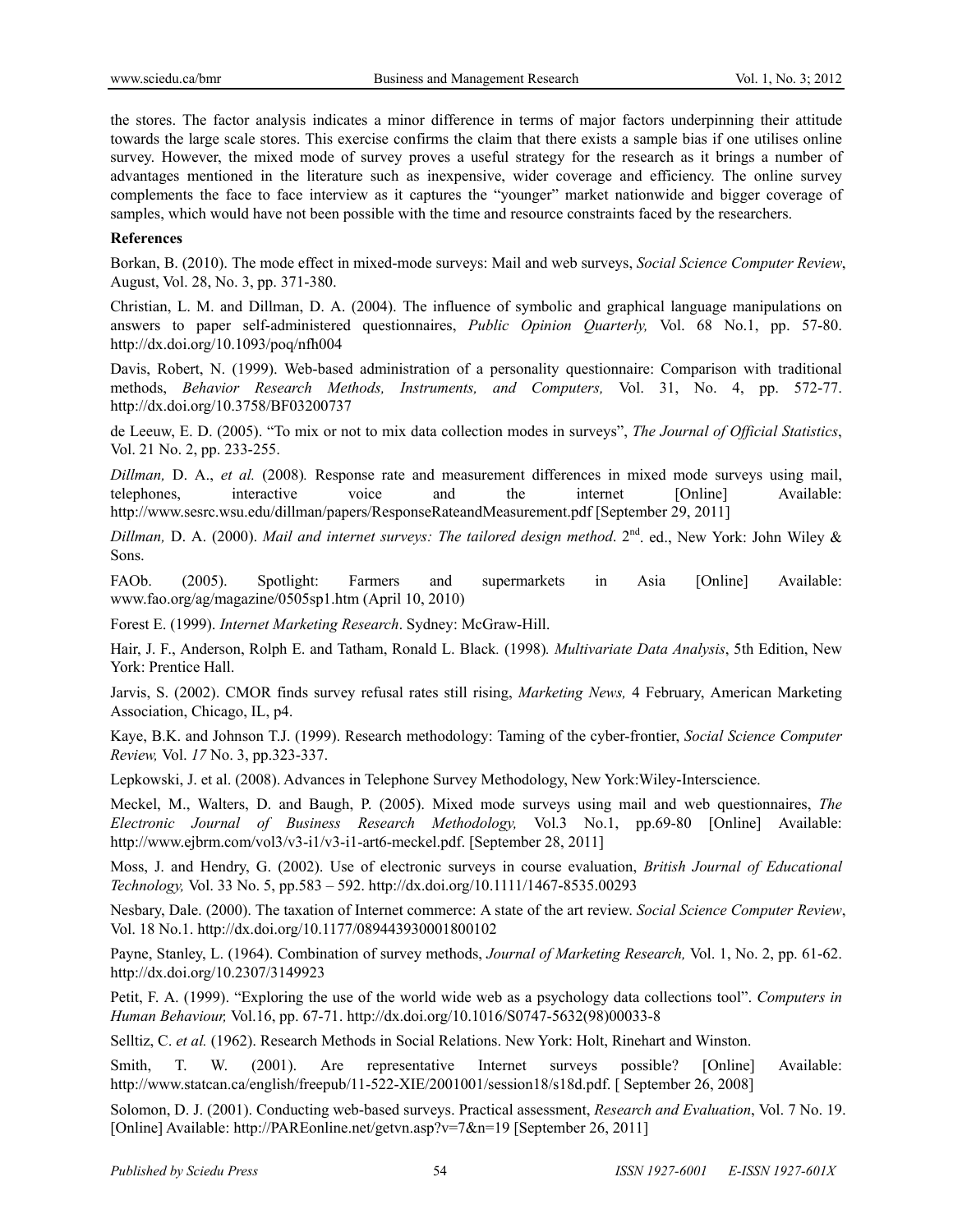Stanton, Jeffrey M. (1998). An empirical assessment of data collection using the internet, *Personnel Psychology,* Vol. 51, pp. 709–25. http://dx.doi.org/10.1111/j.1744-6570.1998.tb00259.x

Walt, N., Atwood, K., and Mann, A. (2008). Does survey medium affect responses? An exploration of electronic and paper surveying in British Columbia Schools, *Journal of Technology, Learning and Assessment,* Vol. 6 No. 7 [Online] Available: http://www.jtla.org [ September 26, 2008]

Weible, R. and Wallace J. (1998). "Cyber research: The impact of the internet on data collection", *Market Research,*  Fall, Vol. 10 No. 3, pp. 19-31.

Zikmund, W. G. (2003). Business Research Methods, 7th ed., Cincinnati: OH Thomson

Zanutto, E. (2001). Web and email surveys, [Online] Available: http://www-stat.wharton.upenn.edu/~zanutto/Annenberg2001/docs/websurveys01.pdf [September 20, 2011]

Table 1. Mean Comparison

| Item           | <b>FTF</b>               |        | Online |                          | $T-test /$ |       |
|----------------|--------------------------|--------|--------|--------------------------|------------|-------|
|                | Mean                     | S.D.   | Mean   | S.D.                     | Chi-square | Prob. |
| Gender         | $\overline{\phantom{0}}$ |        |        | $\overline{\phantom{0}}$ | 0.837      | 0.360 |
| Age (years)    | 35.96                    | 12.201 | 31.91  | 7.797                    | 6.475      | 0.000 |
| Marital status | $\overline{\phantom{0}}$ |        |        |                          | 3.242      | 0.001 |
| Ethnic         |                          |        |        | $\overline{\phantom{a}}$ | 7.158      | 0.000 |
| Education      |                          |        |        |                          | 3.128      | 0.001 |
| Occupation     |                          |        |        |                          | 17.458     | 0.000 |
| Income $(RM)$  | 1,746                    | 1,375  | 2,705  | 1,934                    | $-9.783$   | 0.000 |

Note: FTF – Face to Face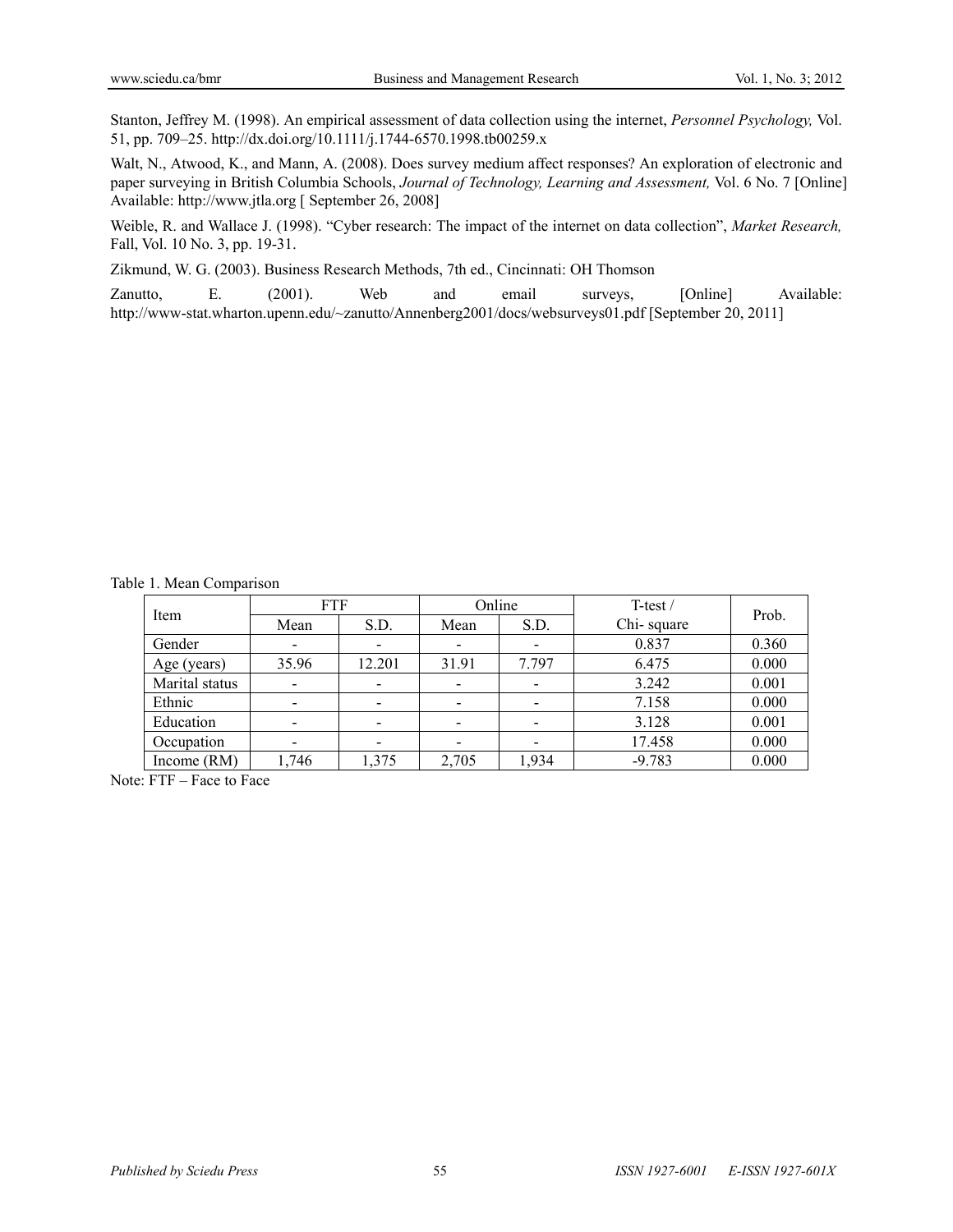## Table 2. Socio–economic Profile of Respondents

|                                                                        | <b>FTF</b>      |               | Online           |               |  |
|------------------------------------------------------------------------|-----------------|---------------|------------------|---------------|--|
| Item                                                                   | Frequency       | $\frac{0}{0}$ | Frequency        | $\frac{0}{0}$ |  |
| <b>Gender</b>                                                          |                 |               |                  |               |  |
| Male                                                                   | 114             | 25.2          | 455              | 45.0          |  |
| Female                                                                 | 338             | 74.8          | 556              | 55.0          |  |
| Total                                                                  | 452             | 100           | 1011             | 100           |  |
| Age                                                                    |                 |               |                  |               |  |
| $<$ 24 years                                                           | 99              | 21.9          | 149              | 14.8          |  |
| 25-34                                                                  | 118             | 26.1          | 547              | 54.4          |  |
| 35-44                                                                  | 113             | 25.0          | 221              | 22.0          |  |
| 45-54                                                                  | 89              | 19.7          | 80               | $8.0\,$       |  |
| >55 years                                                              | 33              | 7.3           | $8\,$            | 0.8           |  |
| Total                                                                  | 452             | 100           | 1005             | 100           |  |
| <b>Marital status</b>                                                  |                 |               |                  |               |  |
| Single                                                                 | 61              | 61.3          | 320              | 31.9          |  |
| Married                                                                | 276             | 35.8          | 6833             | 68.1          |  |
| Divorced/separated                                                     | 13              | 2.9           | $\boldsymbol{0}$ | 0.0           |  |
| Total                                                                  | 450             | 100           | 1003             | 100           |  |
| <b>Ethnic</b>                                                          |                 |               |                  |               |  |
| Malay                                                                  | 297             | 65.7          | 934              | 92.9          |  |
| Chinese                                                                | 136             | 30.1          | 16               | 1.6           |  |
| Indian                                                                 | 15              | 3.3           | 28               | 2.8           |  |
| Others                                                                 | $\overline{4}$  | 0.9           | 27               | 2.7           |  |
| Total                                                                  | 452             | 100           | 1005             | 100           |  |
| <b>Education</b>                                                       |                 |               |                  |               |  |
| Primary education                                                      | 44              | 9.8           | 223              | 31.7          |  |
| Secondary education                                                    | 232             | 51.7          | 292              | 41.5          |  |
| Tertiary education                                                     | 173             | 38.5          | 188              | 26.7          |  |
| Total                                                                  | 449             | 100           | 703              | 100           |  |
| <b>Occupation</b>                                                      |                 |               |                  |               |  |
| Public sector                                                          | 57              | 12.9          | 354              | 35.2          |  |
| Own business                                                           | $\overline{51}$ | 11.5          | 497              | 49.4          |  |
| Private sector                                                         | 179             | 40.4          | 30               | 3.0           |  |
| Student                                                                | 45              | 10.2          | 88               | 8.7           |  |
| Not working                                                            | 89              | 20.1          | 16               | 1.6           |  |
| Others                                                                 | 22              | 5.0           | 21               | 2.1           |  |
| Total                                                                  | 443             | 100           | 1006             | 100           |  |
| <b>Income</b>                                                          |                 |               |                  |               |  |
| <rm 999<="" td=""><td>87</td><td>27.0</td><td>98</td><td>9.8</td></rm> | 87              | 27.0          | 98               | 9.8           |  |
| RM 1,000 - RM 1,999                                                    | 122             | 37.9          | 213              | 21.3          |  |
| RM 2,000 - RM 2,999                                                    | 68              | 21.1          | 327              | 32.6          |  |
| RM 3,000 - RM 3,999                                                    | 28              | 8.7           | 190              | 19.0          |  |
| $>$ RM 4,000                                                           | 17              | 5.3           | 174              | 17.4          |  |
| Total                                                                  | 322             | 100           | 1002             | 100           |  |

Note: USD1=RM3.2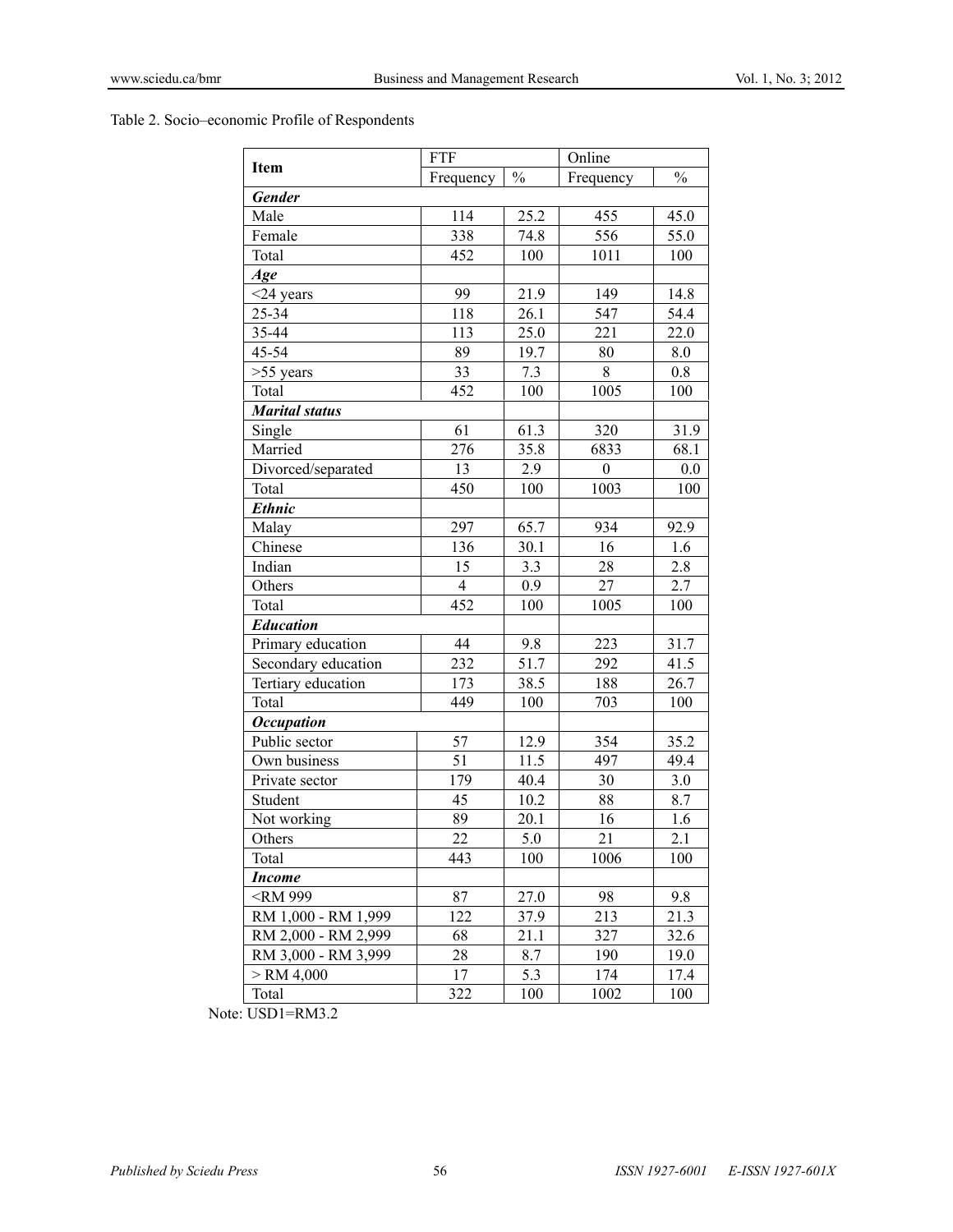|                 |                                                   |      | <b>FTF</b> |      | Online    |         | Difference |          |       |
|-----------------|---------------------------------------------------|------|------------|------|-----------|---------|------------|----------|-------|
| No<br>$\bullet$ | Statement                                         | Mean | <b>SD</b>  | Mean | <b>SD</b> | Mean    | <b>SD</b>  | T test   | Prob. |
| Pricing         |                                                   |      |            |      |           |         |            |          |       |
| 1               | Prices are cheap                                  | 3.25 | 0.851      | 3.15 | 0.966     | 0.10    | $-0.115$   | 2.107    | 0.035 |
| $\overline{2}$  | Prices are transparent                            | 3.92 | 0.767      | 3.67 | 1.069     | 0.25    | $-0.302$   | 4.953    | 0.000 |
| 3               | available<br>Prices<br>from                       | 3.32 | 0.960      | 3.08 | 1.197     | 0.24    | $-0.237$   | 3.980    | 0.000 |
|                 | catalogue                                         |      |            |      |           |         |            |          |       |
| $\overline{4}$  | Prices are reasonable                             | 3.49 | 0.830      | 3.33 | 0.908     | 0.16    | $-0.078$   | 3.339    | 0.000 |
| <b>Product</b>  |                                                   |      |            |      |           |         |            |          |       |
| 5               | Produce are fresh                                 | 3.66 | 0.864      | 3.56 | 0.888     | 0.10    | $-0.024$   | 2.097    | 0.036 |
| 6               | Produce are consistently of                       | 3.28 | 0.899      | 3.36 | 0.880     | $-0.08$ | 0.019      | $-1.615$ | 0.107 |
|                 | high quality                                      |      |            |      |           |         |            |          |       |
| 7               | Variety of produce                                | 3.84 | 0.788      | 3.90 | 0.864     | $-0.06$ | $-0.076$   | $-1.217$ | 0.224 |
| $8\,$           | Imported produce                                  | 3.58 | 0.900      | 3.90 | 0.803     | $-0.32$ | 0.097      | $-6.408$ | 0.000 |
| 9               | for<br>Pre-packed,<br>ready<br>cooking vegetables | 3.64 | 0.848      | 3.82 | 0.802     | $-0.18$ | 0.046      | $-3.801$ | 0.000 |
| 10              | Good product presentation                         | 3.80 | 0.774      | 3.82 | 0.817     | $-0.02$ | $-0.043$   | $-0.505$ | 0.613 |
| 11              | Variety of products under one                     | 4.00 | 0.712      | 4.07 | 0.833     | $-0.07$ | $-0.121$   | $-1.702$ | 0.089 |
|                 | roof                                              |      |            |      |           |         |            |          |       |
| 12              | Minimum searching cost                            | 3.80 | 0.873      | 4.00 | 0.852     | $-0.20$ | 0.021      | $-4.113$ | 0.000 |
| 13              | Various grades to meet my<br>requirements         | 3.67 | 0.826      | 3.77 | 0.886     | $-0.10$ | $-0.06$    | $-2.061$ | 0.04  |

| Table 3. Consumer Attitude towards Pricing and Product Strategies |  |  |  |
|-------------------------------------------------------------------|--|--|--|
|                                                                   |  |  |  |

Note: SD is Standard Deviation

| Table 4. Consumer Attitude towards Promotion and Location Strategies |
|----------------------------------------------------------------------|
|----------------------------------------------------------------------|

|                 |                                                  |      | <b>FTF</b> | Online |       |         | Difference |          |       |
|-----------------|--------------------------------------------------|------|------------|--------|-------|---------|------------|----------|-------|
| N <sub>0</sub>  | <b>Statement</b>                                 | Mean | SD         | Mean   | SD    | Mean    | SD         | T test   | Prob. |
|                 | <b>Promotion</b>                                 |      |            |        |       |         |            |          |       |
| 14              | Promotional benefits                             | 3.65 | 0.876      | 3.56   | 0.976 | 0.09    | $-0.1$     | 1.829    | 0.068 |
| 15              | Seasonal promotion                               | 3.92 | 0.686      | 3.79   | 0.684 | 0.13    | $-0.178$   | 3.255    | 0.001 |
| 16              | <b>Brochure</b>                                  | 3.73 | 0.811      | 3.72   | 0.942 | 0.01    | $-0.131$   | 0.061    | 0.951 |
| 17              | Consumers'<br>loyalty                            | 3.72 | 0.872      | 3.76   | 1.002 | $-0.04$ | $-0.13$    | $-0.671$ | 0.503 |
|                 | programme                                        |      |            |        |       |         |            |          |       |
| <b>Location</b> |                                                  |      |            |        |       |         |            |          |       |
| 18              | The travel cost is low                           | 3.49 | 0.912      | 3.61   | 1.034 | $-0.12$ | $-0.122$   | $-2.35$  | 0.019 |
| 19              | The retail premise located                       | 3.56 | 0.944      | 3.67   | 1.042 | $-0.11$ | $-0.098$   | $-1.973$ | 0.049 |
|                 | near my place                                    |      |            |        |       |         |            |          |       |
| 20              | <b>Public</b><br>transportation<br><sup>is</sup> | 3.24 | 0.982      | 3.03   | 1.257 | 0.21    | $-0.275$   | 3.305    | 0.001 |
|                 | available                                        |      |            |        |       |         |            |          |       |
| 21              | other<br>visit<br>shops<br>Can                   | 3.56 | 0.855      | 3.67   | 0.971 | $-0.11$ | $-0.116$   | $-2.343$ | 0.019 |
|                 | nearby                                           |      |            |        |       |         |            |          |       |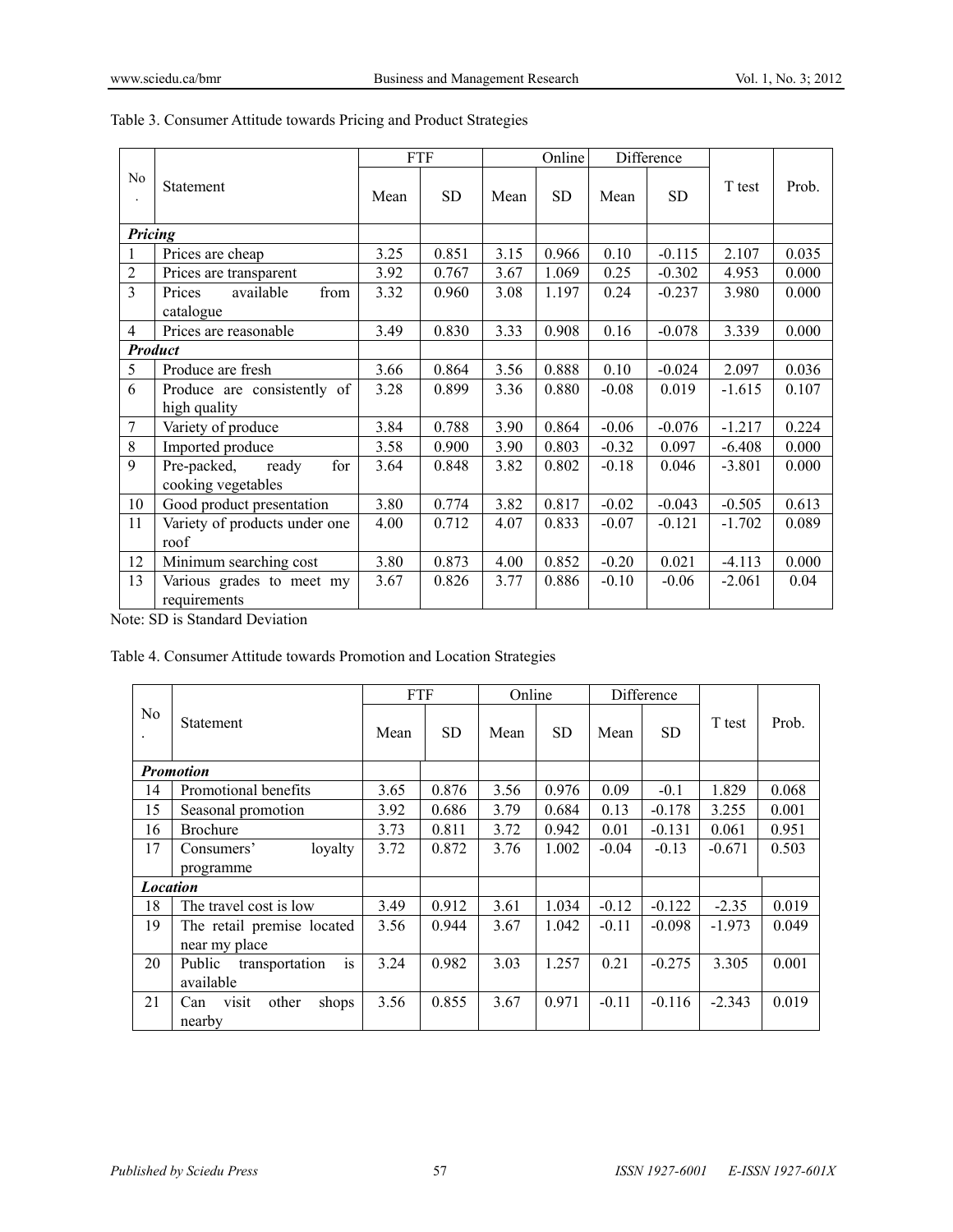|                 |                                            | <b>FTF</b> |           |      | Online | Difference |           |          |       |
|-----------------|--------------------------------------------|------------|-----------|------|--------|------------|-----------|----------|-------|
| No.             | <b>Statement</b>                           | Mean       | <b>SD</b> | Mean | SD.    | Mean       | <b>SD</b> | T test   | Prob. |
| <b>Services</b> |                                            |            |           |      |        |            |           |          |       |
| 22              | Friendly service                           | 3.51       | 0.846     | 3.37 | 0.868  | 0.14       | $-0.022$  | 3.065    | 0.002 |
| 23              | <b>Fast transaction</b>                    | 3.36       | 0.869     | 3.31 | 0.909  | 0.05       | $-0.04$   | 0.982    | 0.326 |
| 24              | After sales service                        | 2.85       | 1.080     | 2.73 | 1.091  | 0.12       | $-0.011$  | 2.012    | 0.045 |
| 25              | Can buy produce in bulk                    | 3.44       | 0.827     | 3.54 | 0.863  | $-0.10$    | $-0.036$  | $-2.085$ | 0.037 |
| 26              | Can pay using credit                       | 3.91       | 0.949     | 3.93 | 0.974  | $-0.02$    | $-0.025$  | $-0.343$ | 0.732 |
|                 | cards                                      |            |           |      |        |            |           |          |       |
|                 | <b>Facilities and Shopping Environment</b> |            |           |      |        |            |           |          |       |
| 27              | Facilities for consumers'                  | 4.07       | 0.734     | 4.10 | 0.873  | $-0.03$    | $-0.139$  | $-0.669$ | 0.504 |
|                 | convenience                                |            |           |      |        |            |           |          |       |
| 28              | Air-conditional                            | 4.17       | 0.716     | 4.21 | 0.823  | $-0.04$    | $-0.107$  | $-0.804$ | 0.422 |
|                 | environment                                |            |           |      |        |            |           |          |       |
| 29              | Good hygiene condition                     | 3.96       | 0.809     | 3.98 | 0.874  | $-0.02$    | $-0.065$  | $-0.437$ | 0.662 |
| 30              | Spacious                                   | 3.99       | 0.812     | 3.92 | 0.848  | 0.07       | $-0.036$  | 1.44     | 0.150 |
| 31              | shopping<br>Pleasant                       | 4.17       | 0.795     | 4.07 | 0.893  | 0.10       | $-0.098$  | 2.001    | 0.046 |
|                 | environment                                |            |           |      |        |            |           |          |       |

## Table 5. Consumer Attitude towards Services, Facilities and Shopping Environment

Table 6. Comparison of Factors Identified

| Factor | <b>FTF</b>                      | Factor | Online                         |
|--------|---------------------------------|--------|--------------------------------|
|        | Customer-centric product policy |        | Customer-centric driven policy |
|        | Conducive shopping environment  | ∍      | Conducive shopping environment |
|        | Customer loyalty programme      |        | Customer loyalty programme     |
|        | High produce quality            | 4      | Location advantage             |
|        | Location advantage              |        | Fair and reasonable pricing    |
|        | Efficient customer services     | O      | Efficient customer services    |
|        | Fair and reasonable pricing     |        |                                |
|        | Purchasing advantage            |        |                                |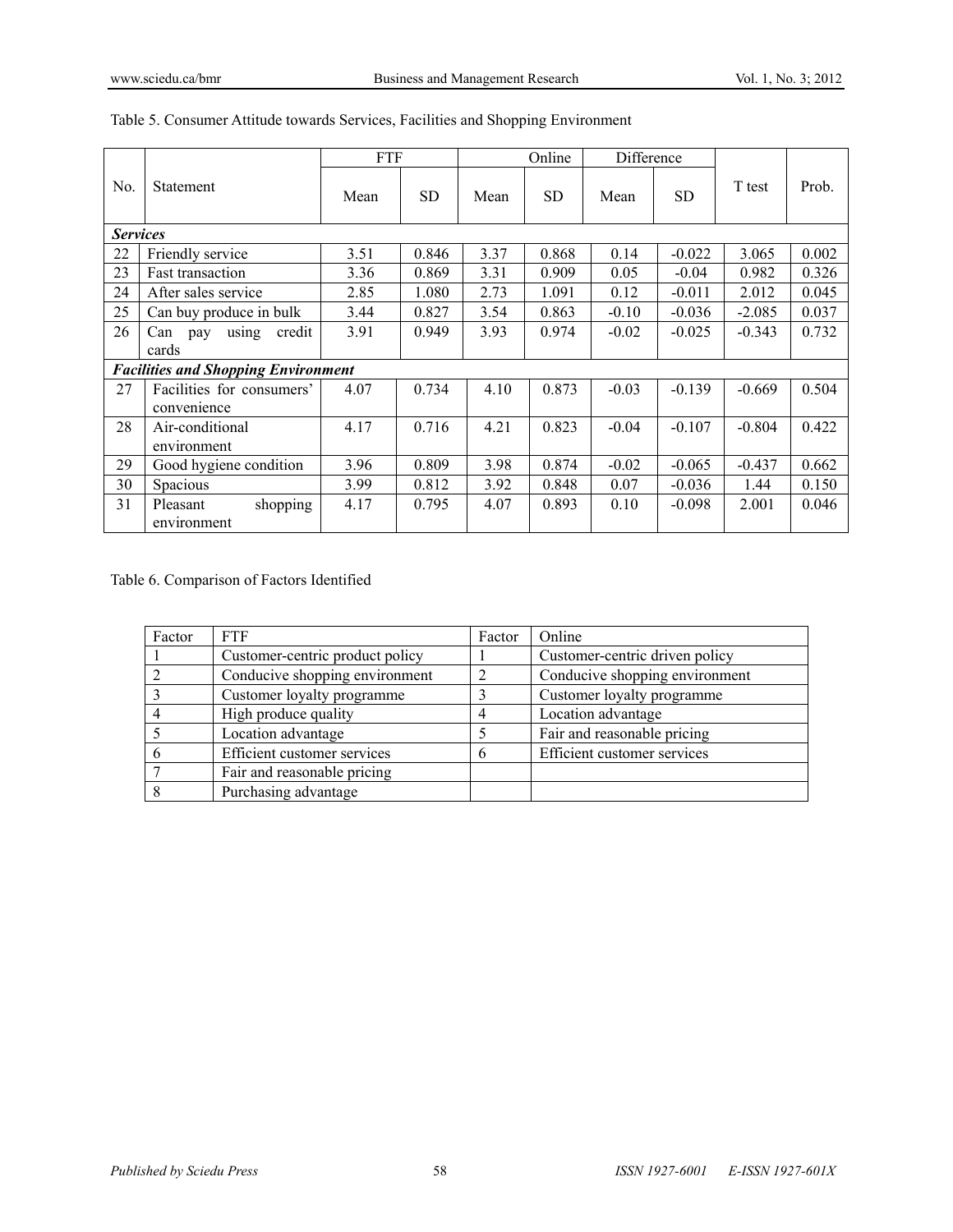# Table 7. Factor Analysis on FTF Respondents

| <b>Itam</b>                                           | Factor loading                        |                                       |       |       |       |             |                                          |                                        |
|-------------------------------------------------------|---------------------------------------|---------------------------------------|-------|-------|-------|-------------|------------------------------------------|----------------------------------------|
|                                                       | F1                                    | F2                                    |       |       |       | F3 F4 F5 F6 |                                          | F8                                     |
| Imported produce                                      | 0.765                                 |                                       |       |       |       |             |                                          |                                        |
| Variety of products under one roof                    | 0.695 Customer-centric product policy |                                       |       |       |       |             |                                          |                                        |
| Minimum cost of searching                             | 0.693                                 |                                       |       |       |       |             |                                          |                                        |
| Various grades that meet my requirements              | 0.615                                 |                                       |       |       |       |             |                                          |                                        |
| Good product presentation                             | 0.602                                 |                                       |       |       |       |             |                                          |                                        |
| Variety of produce                                    | 0.580                                 |                                       |       |       |       |             |                                          |                                        |
| Spacious                                              |                                       | 0.807                                 |       |       |       |             |                                          |                                        |
| Air-conditional environment                           |                                       | 0.776 Conducive shopping              |       |       |       |             |                                          |                                        |
| Good hygiene condition                                |                                       | 0.734 environment                     |       |       |       |             |                                          |                                        |
| Good facilities for consumers' convenience            |                                       | 0.713                                 |       |       |       |             |                                          |                                        |
| Consumers' loyalty programme                          |                                       |                                       | 0.729 |       |       |             |                                          |                                        |
| Brochures                                             |                                       |                                       | 0.728 |       |       |             |                                          |                                        |
| Seasonal promotion                                    |                                       | 0.665 Customer loyalty<br>programme   |       |       |       |             |                                          |                                        |
| Promotional benefits (discounts, rebates and rewards) |                                       | 0.614                                 |       |       |       |             |                                          |                                        |
| Produce are consistently of high quality              |                                       |                                       |       | 0.755 |       |             |                                          |                                        |
| Produce are fresh                                     |                                       |                                       |       |       |       |             |                                          | $\frac{1}{0.746}$ High produce quality |
| The retail premise located near my place              |                                       |                                       |       |       | 0.800 |             |                                          |                                        |
| The travel cost is low                                |                                       |                                       |       |       |       |             | $\overline{0.793}$ Location<br>advantage |                                        |
| Can visit other shops nearby                          |                                       |                                       |       |       | 0.648 |             |                                          |                                        |
| After sale service                                    |                                       |                                       |       |       |       |             | 0.775 Efficient                          |                                        |
| Fast transaction                                      |                                       |                                       |       |       |       |             | $\overline{0.612}$ customer              |                                        |
| Prices are reasonable                                 |                                       |                                       |       |       |       |             | 0.738                                    |                                        |
| Prices available from catalogue                       |                                       | Fair & reasonable<br>0.725<br>pricing |       |       |       |             |                                          |                                        |
| Prices are cheap                                      |                                       | 0.659                                 |       |       |       |             |                                          |                                        |
| Pre-packed, ready for cooking vegetables              |                                       |                                       |       |       |       |             |                                          | 0.667                                  |
| Pay with credit cards                                 |                                       | 0.643<br>Purchasing advantage         |       |       |       |             |                                          |                                        |
| Can buy produce in bulk                               |                                       |                                       |       |       |       |             |                                          | 0.590                                  |

Bartlett's Test of Sphericity: Approx. Chi-Square=4.925E3, df=435, Sig=0.0001 Kaiser-Meyer-Olkin Measure of Sampling Adequacy=.886